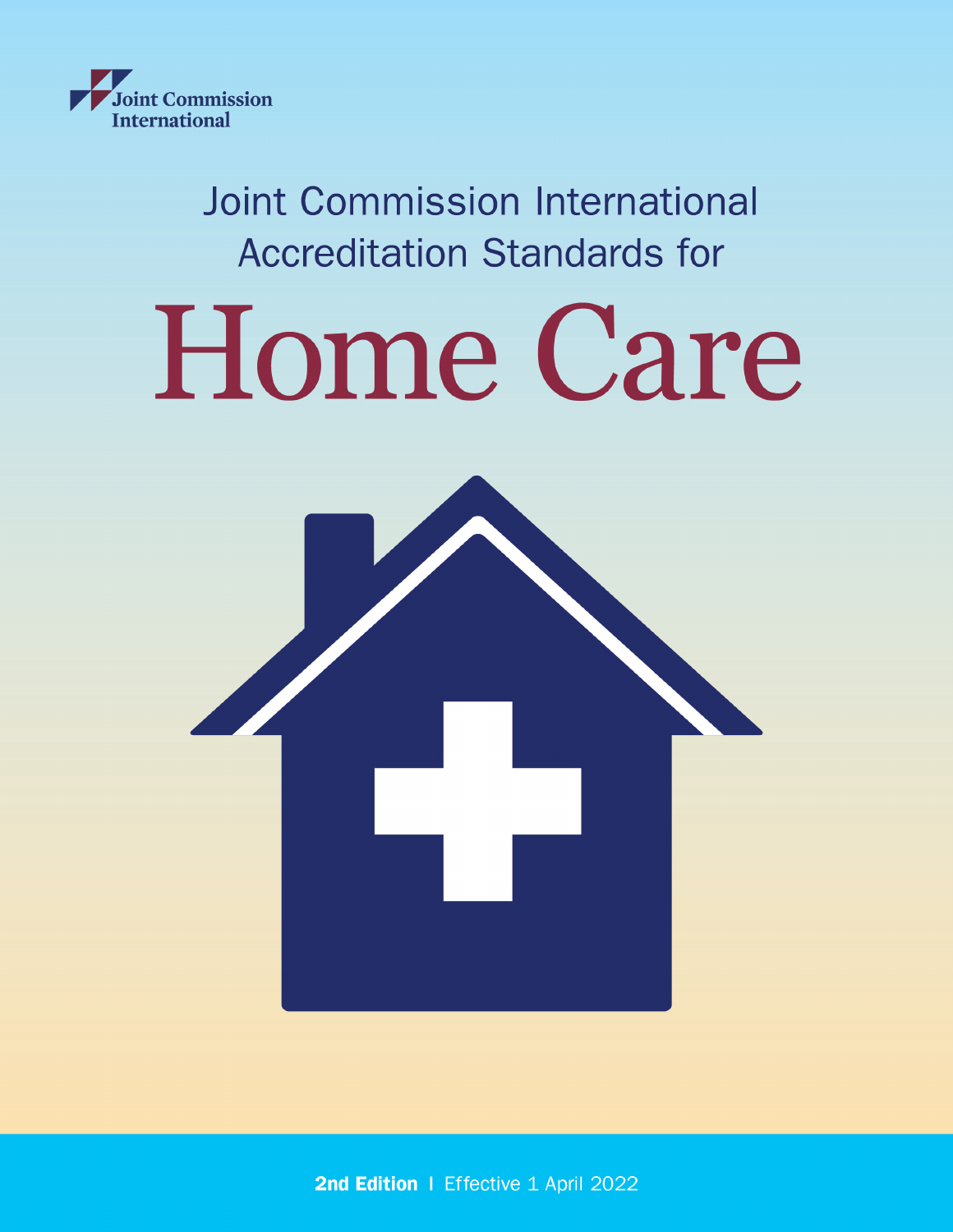# **Joint Commission International Mission**

A division of Joint Commission Resources, Inc.

The mission of Joint Commission International (JCI) is to improve the safety and quality of care in the international community through the provision of education, publications, consultation, and evaluation services.

© 2021 The Joint Commission, on behalf of Joint Commission International

Published by Joint Commission Resources Oak Brook, Illinois 60523 <https://www.jcrinc.com>

Joint Commission Resources educational programs and publications support, but are separate from, the accreditation activities of Joint Commission International. Attendees at Joint Commission Resources educational programs and purchasers of Joint Commission Resources publications receive no special consideration or treatment in, or confidential information about, the accreditation process.

All rights reserved. No part of this publication may be reproduced in any form or by any means without written permission from the publisher. Requests for permission to make copies of any part of this work should be sent to [permissions@jcrinc.com](mailto:permissions@jcrinc.com).

ISBN: 978-1-63585-221-9

Printed in the U.S.A.

For more information about Joint Commission International, please visit [https://www.jointcommissioninternational.org.](https://www.jointcommissioninternational.org)

# **Development Team for the 2nd Edition**

*Associate Director, Standards Development and Interpretation:* Ryan Keiler, MSN, RN *Director, Standards Development and Interpretation:*  Ron Quicho, MS, MBA *Associate Director, Global Publications:*  Helen M. Fry, MA

*Associate Director, Production:*  Johanna Harris *Executive Director, Global Publishing:*  Catherine Chopp Hinckley, MA, PhD

# **Standards Advisory Panel for the 2nd Edition**

Dr. Malathai Arshanapali Group Chief Medical Officer & Group Chief Quality Officer Medical Services & Quality, Aster DM Healthcare, Dubai, UAE

Keri Culhane, MBA, BSN, RN Home Care Nurse Surveyor, The Joint Commission, USA

Diane Flynn, RN, MBA Principal Consultant, Joint Commission Resources, USA

Elijah J. Gilreath Jr., RN, MSN Surveyor, Joint Commission International, USA

Patty Koyanis, MPH, BSN Home Care Nurse Surveyor, The Joint Commission, USA

David Loose, MSN, RN, NEA, CPHQ Surveyor, Joint Commission International, USA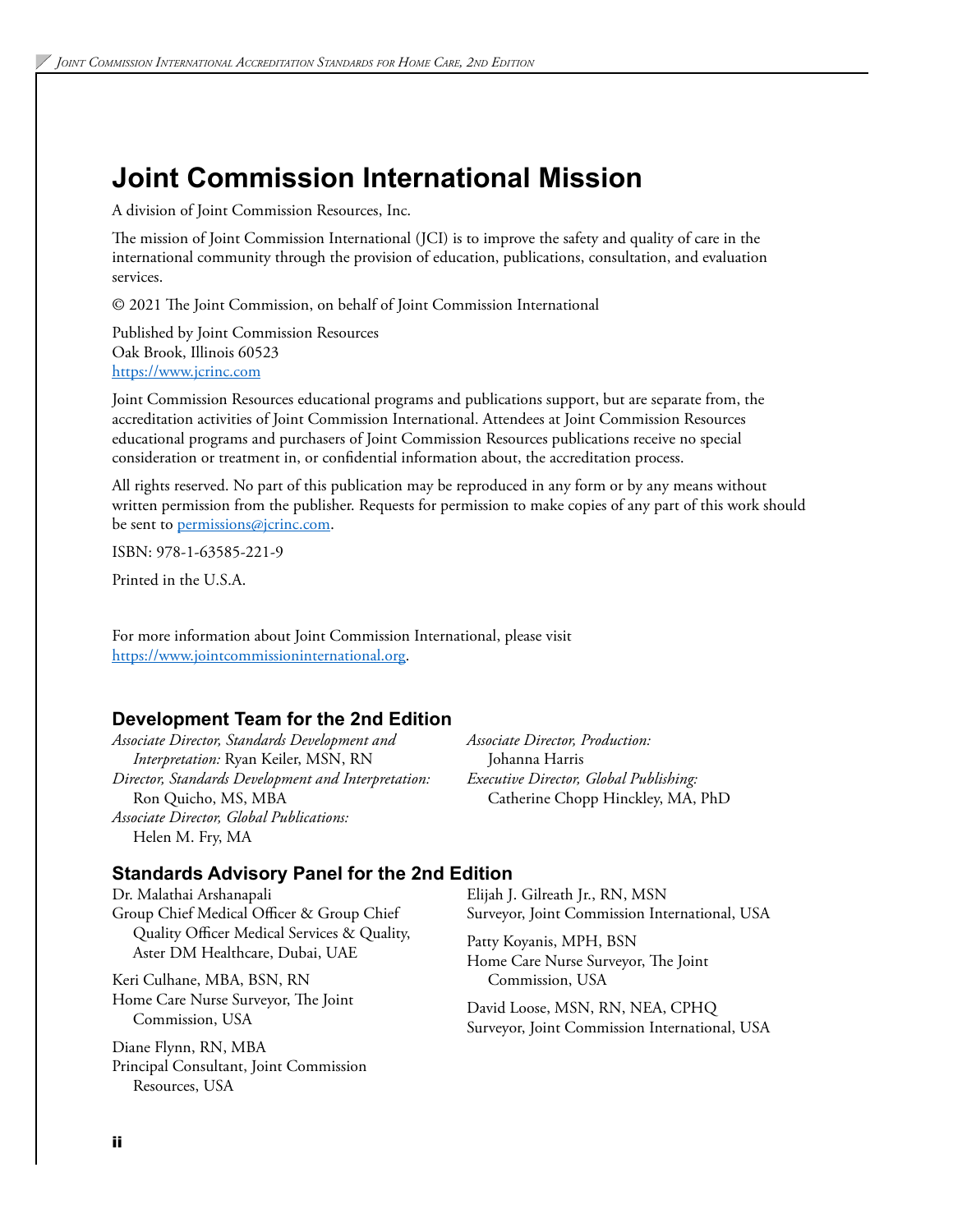# **Subject Matter Expert (SME) Groups**

*Facility Management and Safety (FMS)* Luis Collado, MBA, MS, CSP, CHFM, HEM, CHSP Life Safety Surveyor for The Joint Commission Assistant Vice President of Environmental Health & Safety, Infection Control, Emergency Management, and Regulatory Affairs, Baptist Health South Florida, USA

### *Management of Information (MOI)*

Manish Kohli, MD, MPH, MBA, FHIMSS, FAAFP CEO, Beyond Horizon Health, and Senior Advisor, Albright Stonebridge Group, USA

#### *Medication Management and Use (MMU)*

Salwa Ahsan, PharmD, MBA Islamabad, Pakistan

Matthew Grissinger, RPh, FISMP, FASCP Director, Error Reporting Programs, Institute for Safe Medication Practices, USA

Michelle Mandrack, MSN, RN Director of Consulting Services, Institute for Safe Medication Practices, USA

Christina Michalek, BSc Pharm, RPh, FASHP

Medication Safety Specialist, Institute for Safe Medication Practices, and Administrative Coordinator, Medication Safety Officers Society, USA

### *Prevention and Control of Infections (PCI)*

Diane Cullen, MSN, MBA, RN, CIC Associate Director, Standards Interpretation Group, The Joint Commission, and Board Member and Past President, APIC Chicago (Chapter of the Association for Professionals in Infection Control and Epidemiology), USA